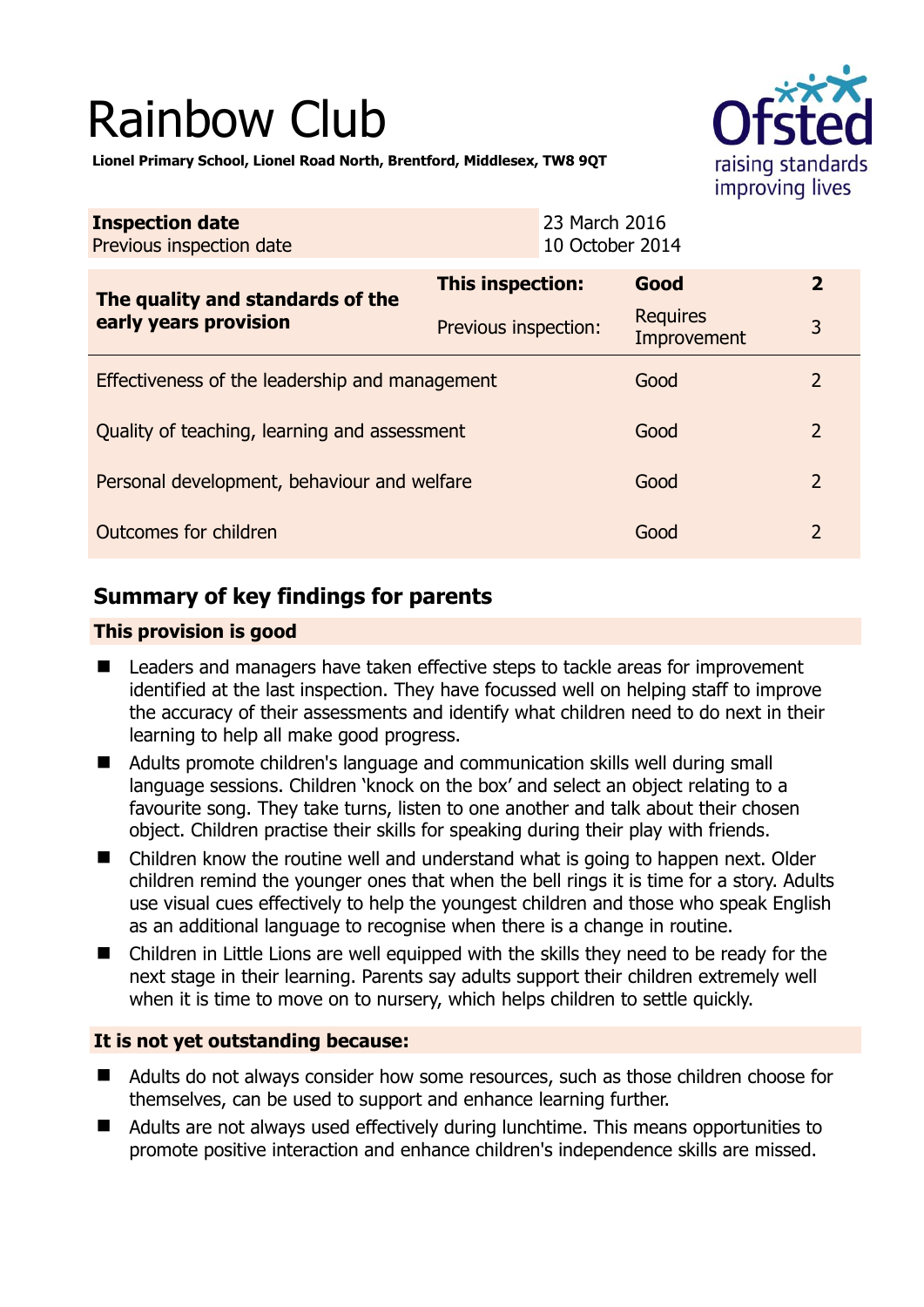# **What the setting needs to do to improve further**

## **To further improve the quality of the early years provision the provider should:**

- consider the appropriateness of some resources and activities in promoting and supporting children's learning and stage of development, this includes resources children choose for themselves
- $\blacksquare$  review the lunchtime routine so mealtimes are seen as a time to maximise positive interaction and further develop children's independence skills.

## **Inspection activities**

- The inspector observed activities both indoors and outside.
- The inspector spoke with staff and children at appropriate times during the day. She held discussions with the manager, the headteacher and the early years leader of the school.
- The inspector carried out joint observations with the manager.
- The inspector took account of views of the parents she spoke with on the day of inspection.
- The inspector looked at children's records, planning documentation, information about the nursery's self-evaluation, evidence of suitability of staff and a range of other documentation, including policies and procedures.

## **Inspector**

Wendy Ratcliff HMI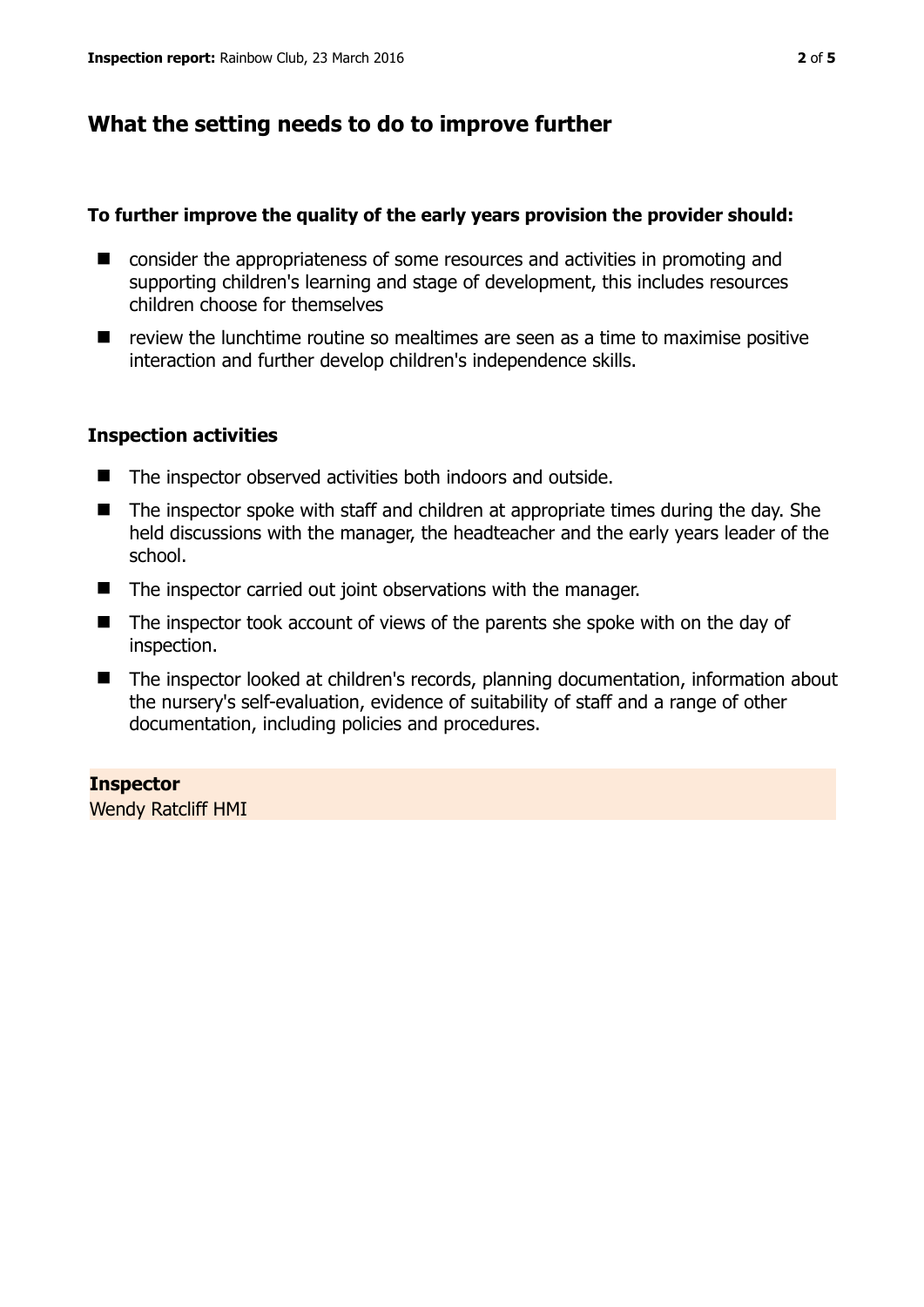## **Inspection findings**

#### **Effectiveness of the leadership and management is good**

Safeguarding is effective. Adults have a good understanding of what to do if they have a concern about a child, including if a child stops attending. They make sure they assess the risks for the youngest children and provide one to one support so they stay safe when they join in activities with the older children. The manager observes teaching regularly and helps adults to identify what needs to improve. Recent 'Let's talk together' training is having a positive impact on children's outcomes. Adults listen to what children say, make commentary as they play and ask questions to extend learning. Parents feel involved in their child's learning, particularly when extra support is needed. They share reports from speech therapists so together they can use different strategies to support children further.

#### **Quality of teaching, learning and assessment is good**

Adults use children's 'next steps' to plan a wide range of interesting activities. They ask children for their ideas. Children decide to make the role play area into a forest for Goldilocks and the bears. They enthusiastically retell familiar stories using props in story sacks. There is great delight when the missing 'peacock' is found in time for story time. However, adults do not always check some resources are complete and consider what children will gain from their use. For example, children select a box of fashion dolls but soon lose interest as some items are broken. Adults support children's play outside well. Children make firm friendships, for example, boys cooperate well when they work out how to balance and move across the tyres.

#### **Personal development, behaviour and welfare are good**

Adults find out what children know and can do already when they first start. Children form secure relationships with adults. Younger children use their senses as they explore the texture and feel of cooked spaghetti. They shake their hands when the spaghetti sticks to their fingers. Adults support this play well and encourage children to 'babble' and use single words. Children turn to adults with their arms up to let them know they have finished their play. Adults provide clear explanations of what is expected. Children learn to work and play alongside each other. They let their friends know when they do not like a particular behaviour. For example, children tell their friends they do not like having a hand placed too close to their face. Adults reinforce this well. However, adults are not always deployed effectively at lunchtime. They are not on hand to make the most of learning opportunities and good behaviour is at risk of deteriorating. On the day of inspection some children waited too long for their food.

#### **Outcomes for children are good**

Children make good progress in their learning from their varied starting points and gain skills they need to move on. They control the mouse as they use the computer to draw shapes. Children put on their own coats as they get ready to go outside. They show care and concern for other living things and eagerly make checks on 'Lionel the rabbit'. Leaders and managers have developed an effective tracking system to help them keep a close check on those who need additional support in their learning. Adults focus well on helping some children who need extra help with their social skills to catch up with their friends.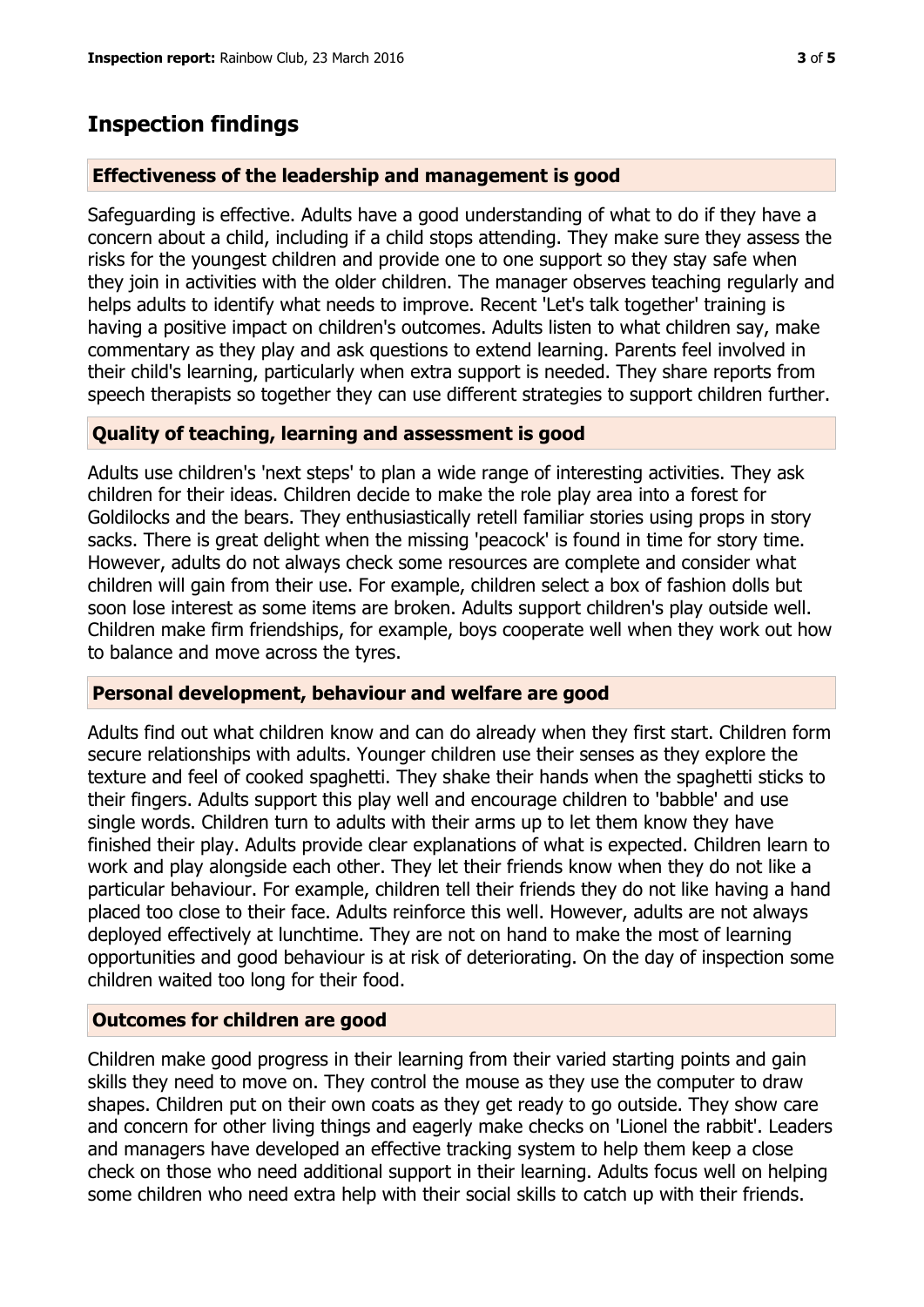## **Setting details**

| Unique reference number            | EY307749                             |
|------------------------------------|--------------------------------------|
| <b>Local authority</b>             | <b>Hounslow</b>                      |
| <b>Inspection number</b>           | 1017435                              |
| <b>Type of provision</b>           | Full-time provision                  |
| Day care type                      | Childcare - Non-Domestic             |
| <b>Registers</b>                   | Early Years Register                 |
| <b>Age range of children</b>       | $0 - 8$                              |
| <b>Total number of places</b>      | 21                                   |
| Number of children on roll         | 35                                   |
| <b>Name of provider</b>            | Lionel Primary School Governing Body |
| <b>Date of previous inspection</b> | 10 October 2014                      |
| <b>Telephone number</b>            | 0208 560 5323                        |

Rainbow Club registered in 2005 and is run by the governing body of Lionel Primary School. Little Lions Crèche and Playgroup provides places for children aged from birth to four years. Some of the children attending the school nursery attend the playgroup for wrap-around provision. The school is subject to separate inspection arrangements. The inspection report for the school can be found at www.ofsted.go.uk. The setting operates from 8:15am to 3.45pm, Monday to Friday, during term time. Children have access to an enclosed outside play area. The setting is in receipt of funding for the provision of free early education for children aged two years. It supports children with special educational needs and/or a disability and those who speak English as an additional language. It employs seven members of staff. All staff, including the manager hold appropriate early years qualifications. in total, five staff are qualified to level 3. The head teacher oversees the management of the setting.

This inspection was carried out by Ofsted under sections 49 and 50 of the Childcare Act 2006 on the quality and standards of provision that is registered on the Early Years Register. The registered person must ensure that this provision complies with the statutory framework for children's learning, development and care, known as the Early Years Foundation Stage.

Any complaints about the inspection or the report should be made following the procedures set out in the guidance 'Complaints procedure: raising concerns and making complaints about Ofsted', which is available from Ofsted's website: www.gov.uk/government/organisations/ofsted. If you would like Ofsted to send you a copy of the guidance, please telephone 0300 123 4234, or email enquiries@ofsted.gov.uk.